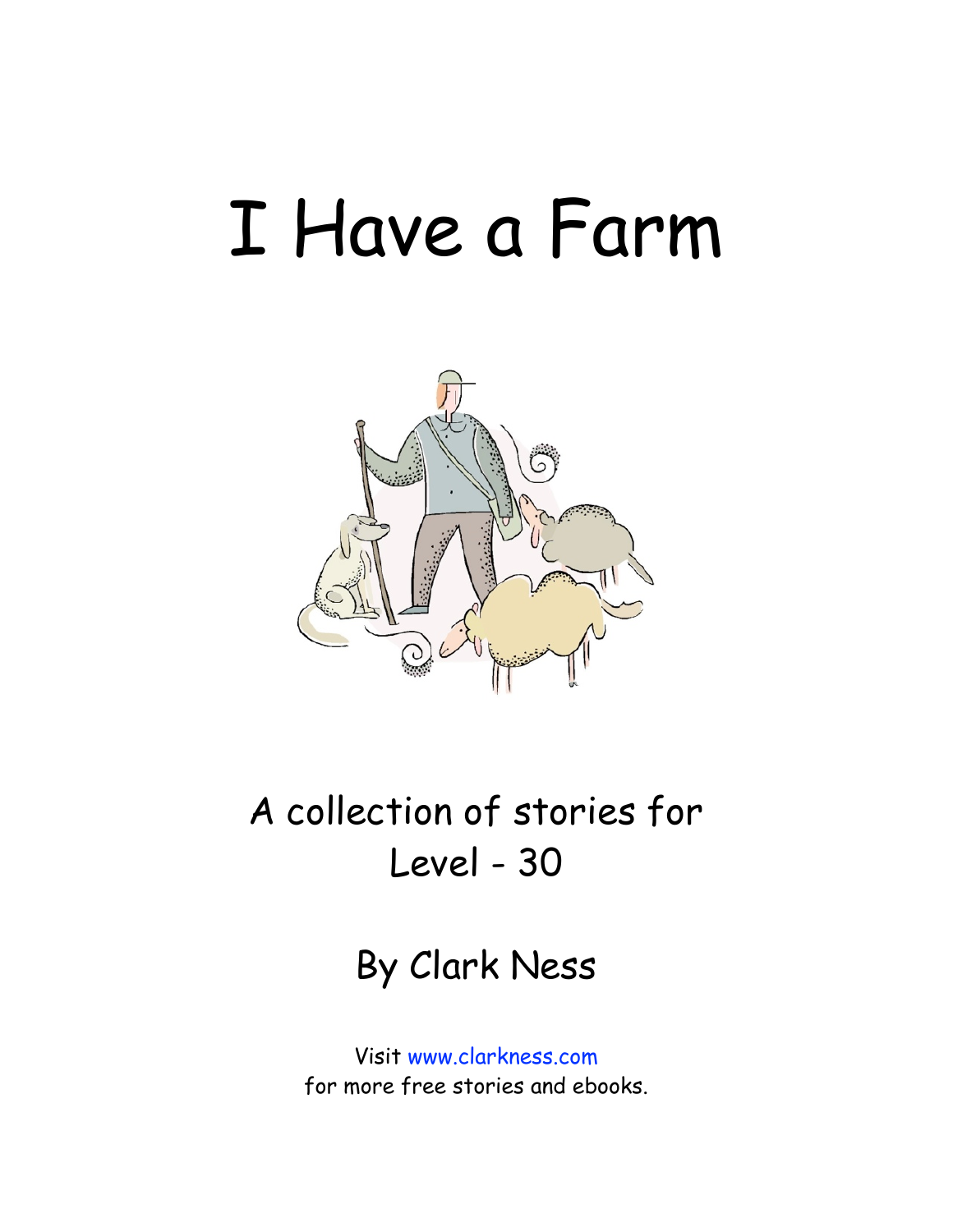

I Have a Farm

- I have a farm.
- It is not a big farm.
- It is a small farm.
- I have sheep on my farm.
- There are fifteen sheep on my farm.
- Sheep are neat animals.

It is great to have a small farm with sheep.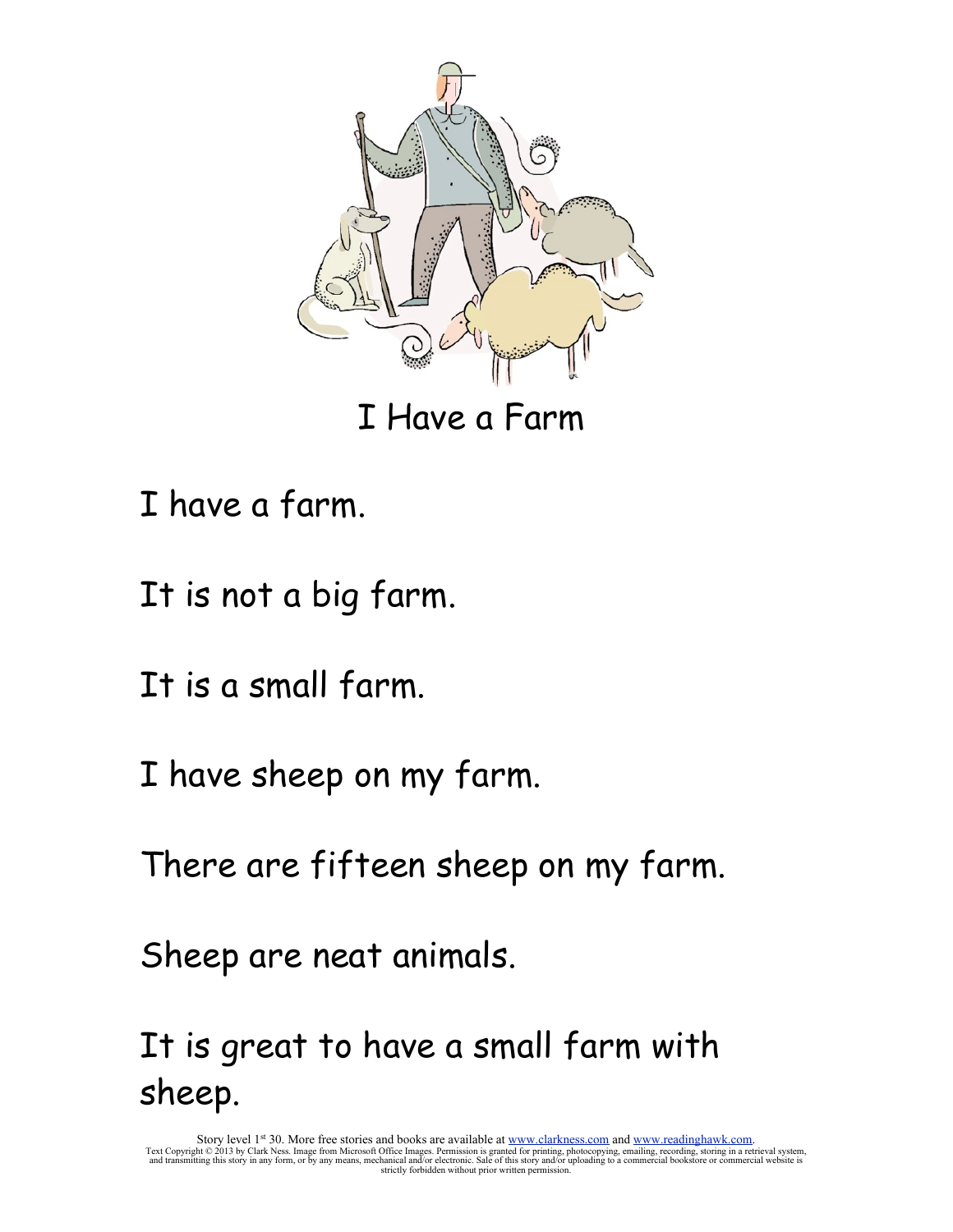

I Have a Farm

- I have a farm.
- It is not a big farm.
- It is a small farm.
- I have pigs on my farm.
- There are fifteen pigs on my farm.
- Pigs are neat animals.
- It is great to have a small farm with pigs.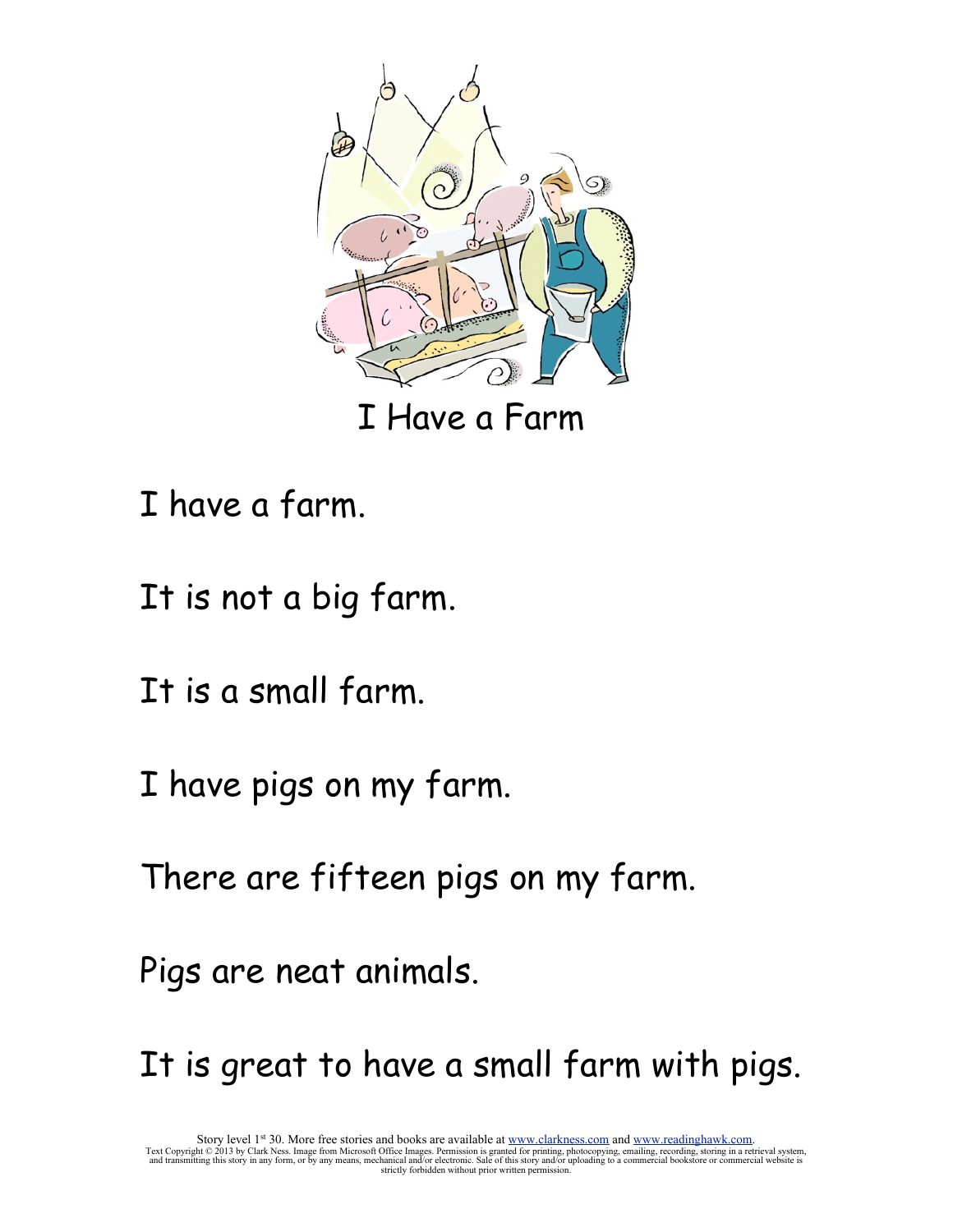

I Have Pet Fish

- I have pet fish. My fish are neat pets.
- I look at my pet fish all day long.
- It is fun to look at them swim.
- They swim and swim.
- I feed my pet fish.
- I tell my pet fish that they are cool.
- It is great to have pet fish.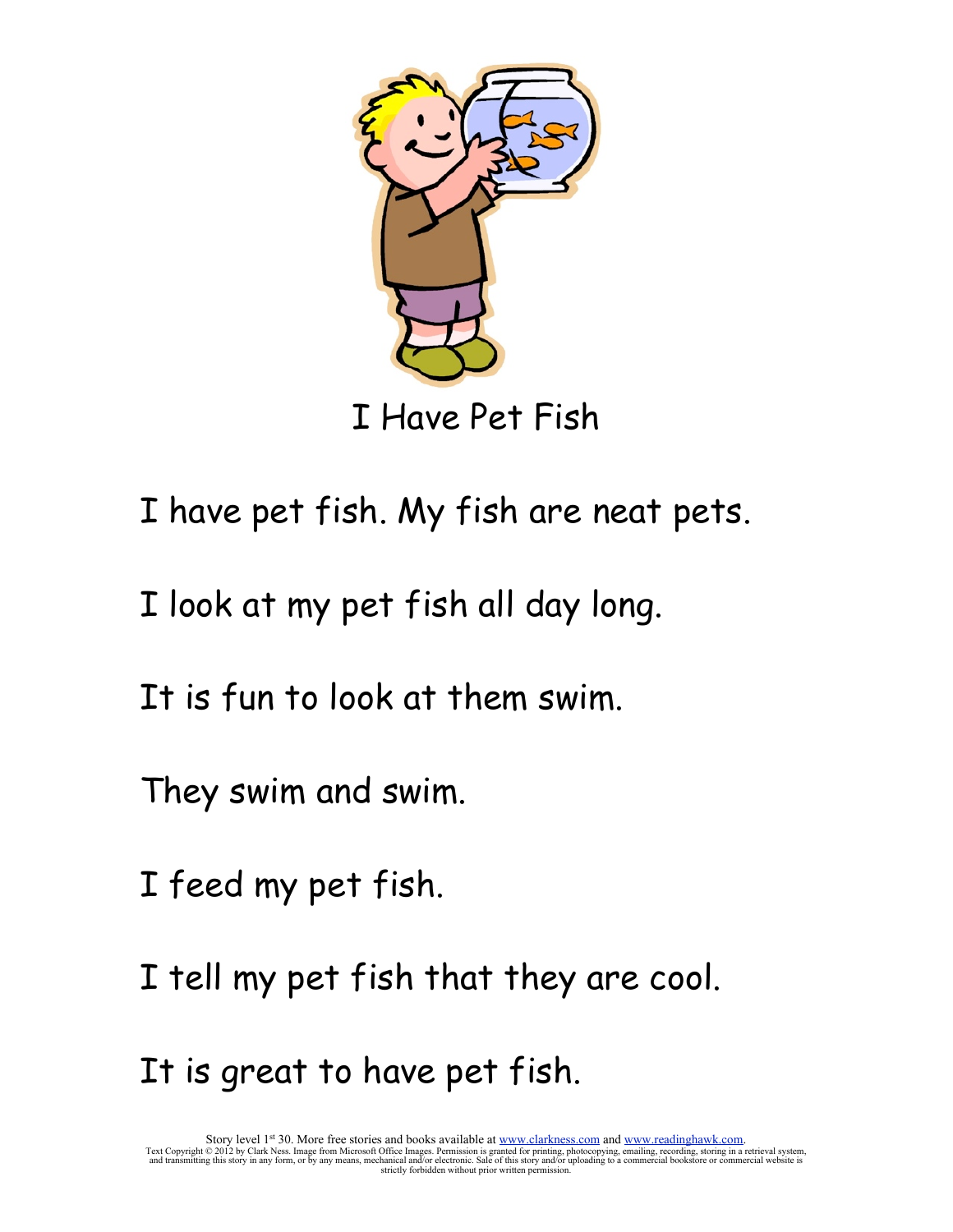

I Love To Go Camping



I go camping with my brother, my mother, and my father.

We have fun at camp.

We sleep in tents. We  $\frac{127}{1000}$  food on a fire.

I love it when we sit by the  $f_{\text{free}}$  and  $\frac{|\xi|}{\text{cook}}$ marshmallows. They are a sweet treat.

I love to go camping because camping is fun.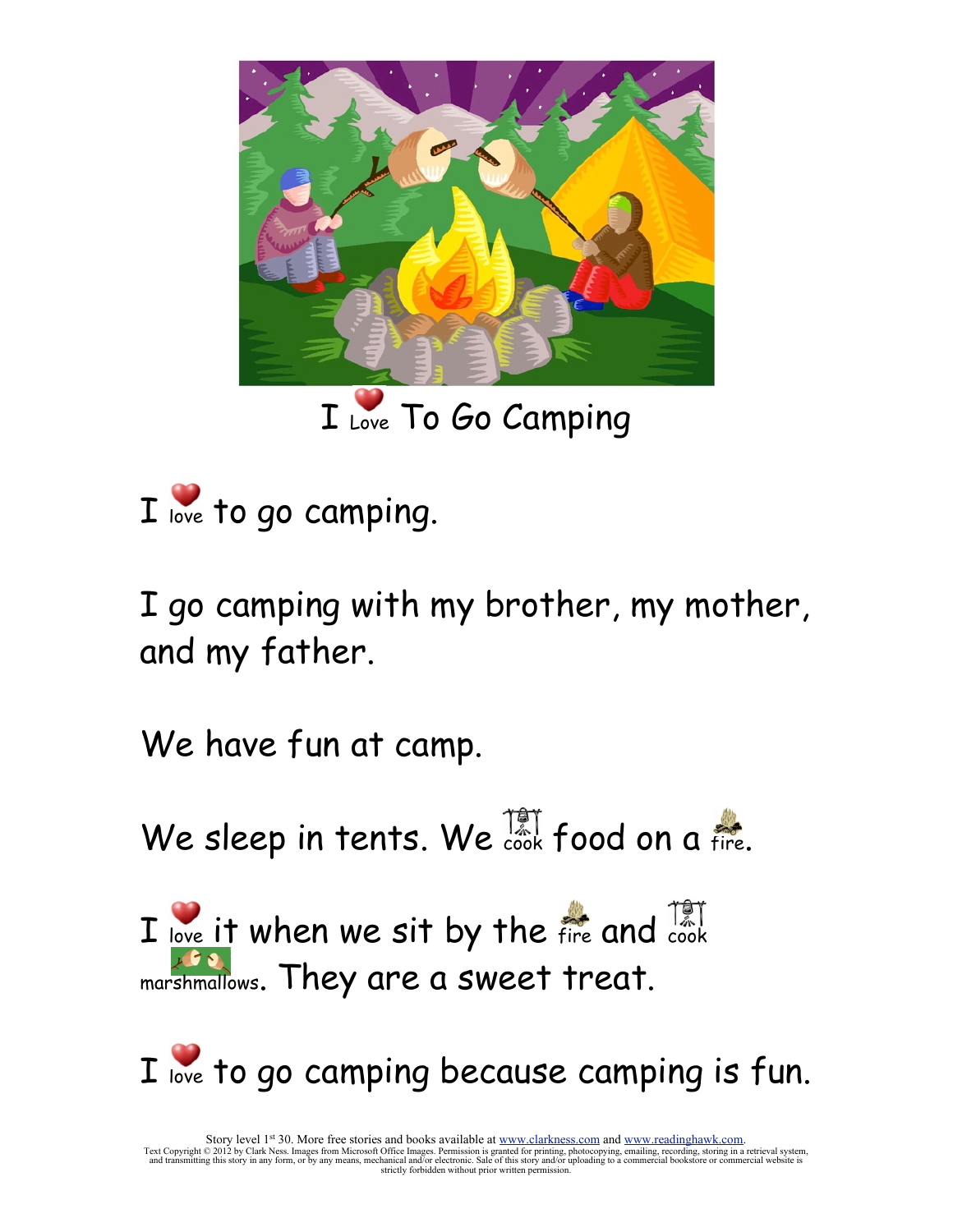

I Will Carve a C

- "I will carve a C," said the man.
- "I will go and get a big rock."
- "I will get my hammer. I will get my chisel."
- "I will hit the rock with my hammer and chisel."
- "I will hit the rock with my hammer and chisel a lot."
- "I will carve and carve until I have a C."
- "I will carve a cool C," said the man.

Story level 1<sup>st</sup> 30. More free stories and books available at <u>www.clarkness.com</u> and <u>www.readinghawk.com</u>.<br>Text Copyright © 2013 by Clark Ness. Images from Microsoft Office Images. Permission is granted for printing, p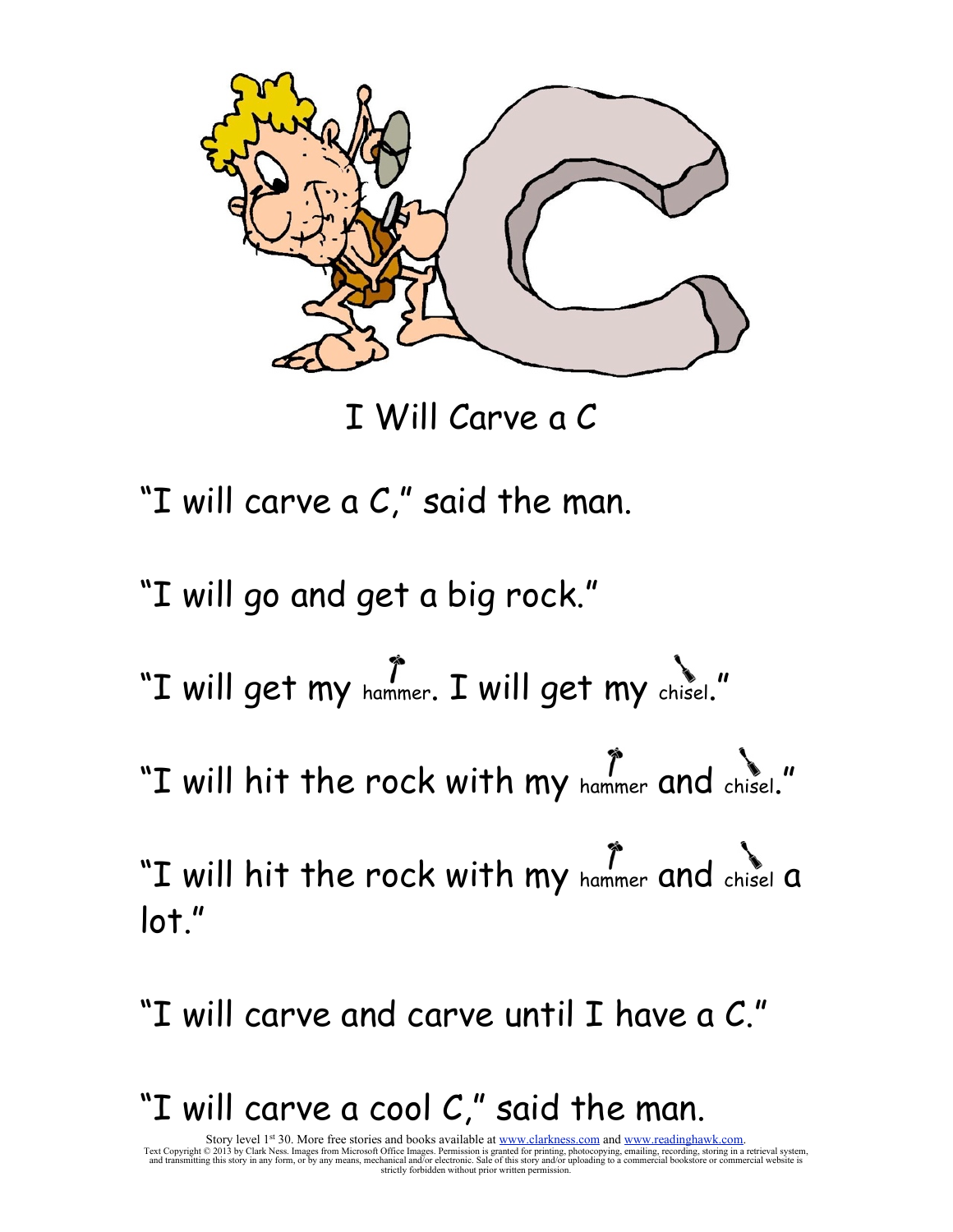

My School Bus Says to Stop

My school bus says to stop.

If you are in a car you cannot go by.

You must stop.

You may want to go by, but you cannot.

A kid could be getting off my school bus.

If you do not stop you could hit him.

So stop when my school bus says to stop.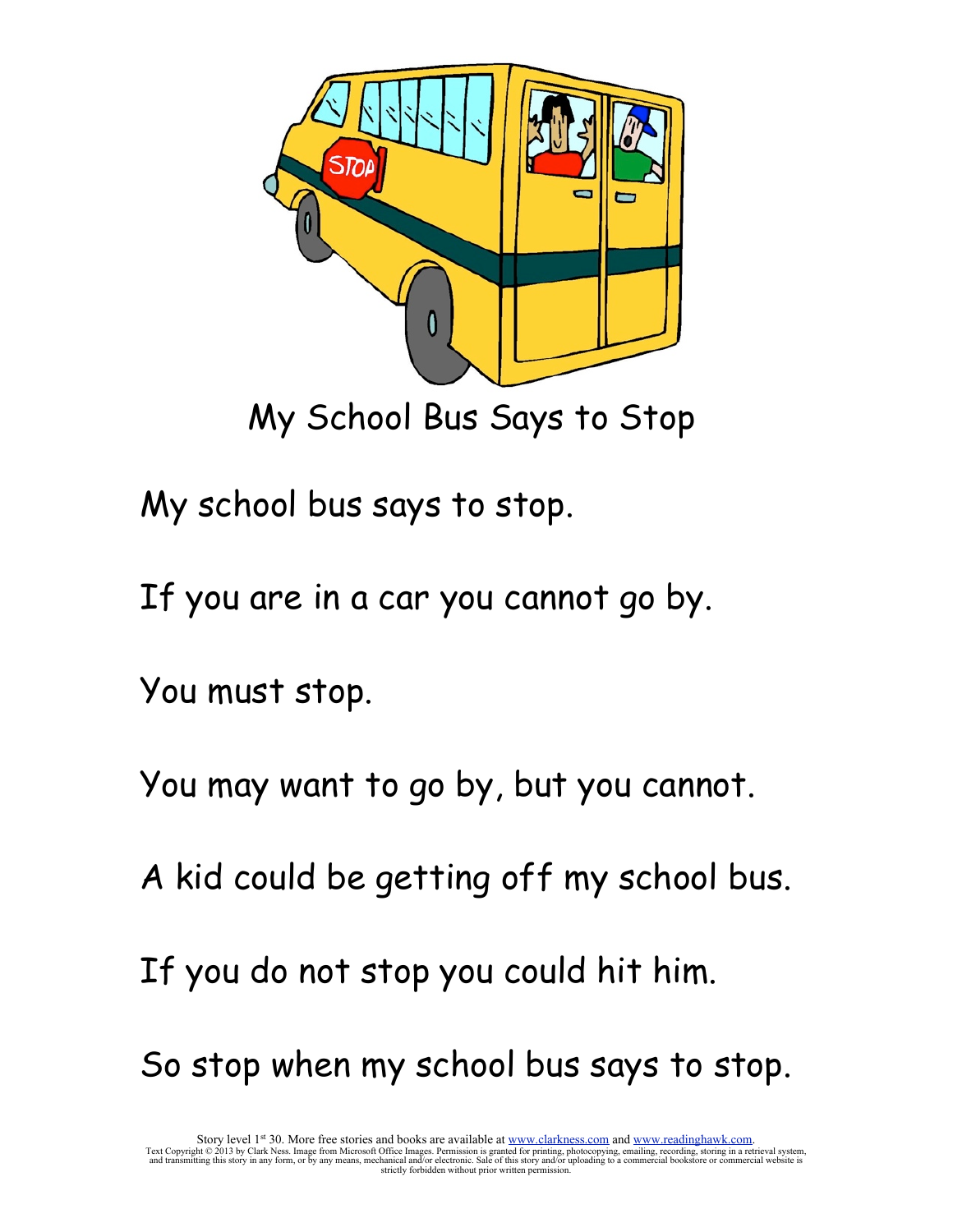

Peg Has a Bucket

Peg has a bucket. She took it to the beach.

"Look at all of the cool shells," said Peg.

She picked up a shell and it went into her bucket.

"I love to get shells at the beach."

Soon her bucket had a lot of shells.

"It is so cool to have a bucket of shells," said Peg.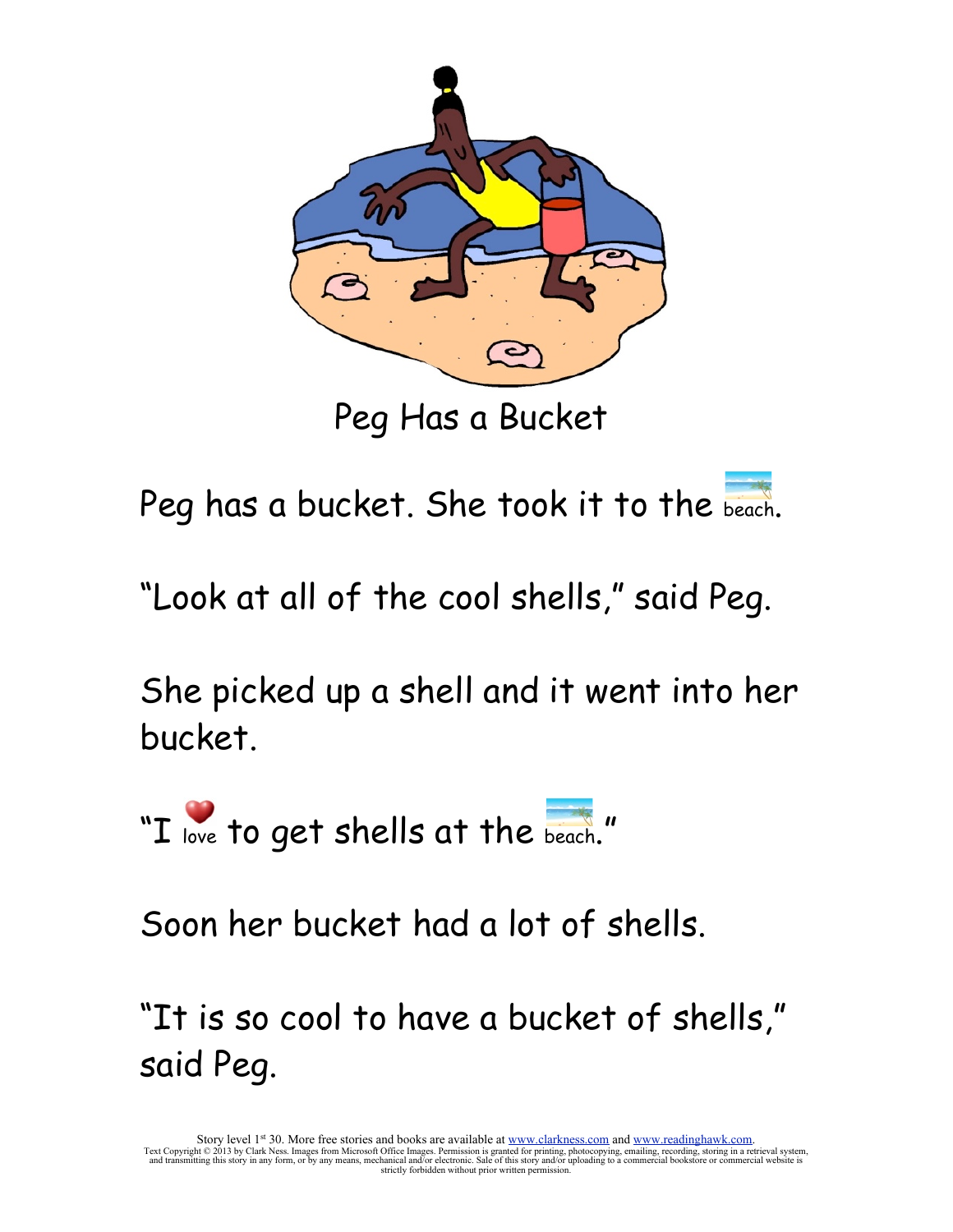

This is Ben and Tom

This is Ben and Tom.

Ben and Tom are friends.

Friends can have fun together.

Ben and Tom have fun together.

Friends can play together.

Ben and Tom play together.

Ben and Tom are glad they are friends.